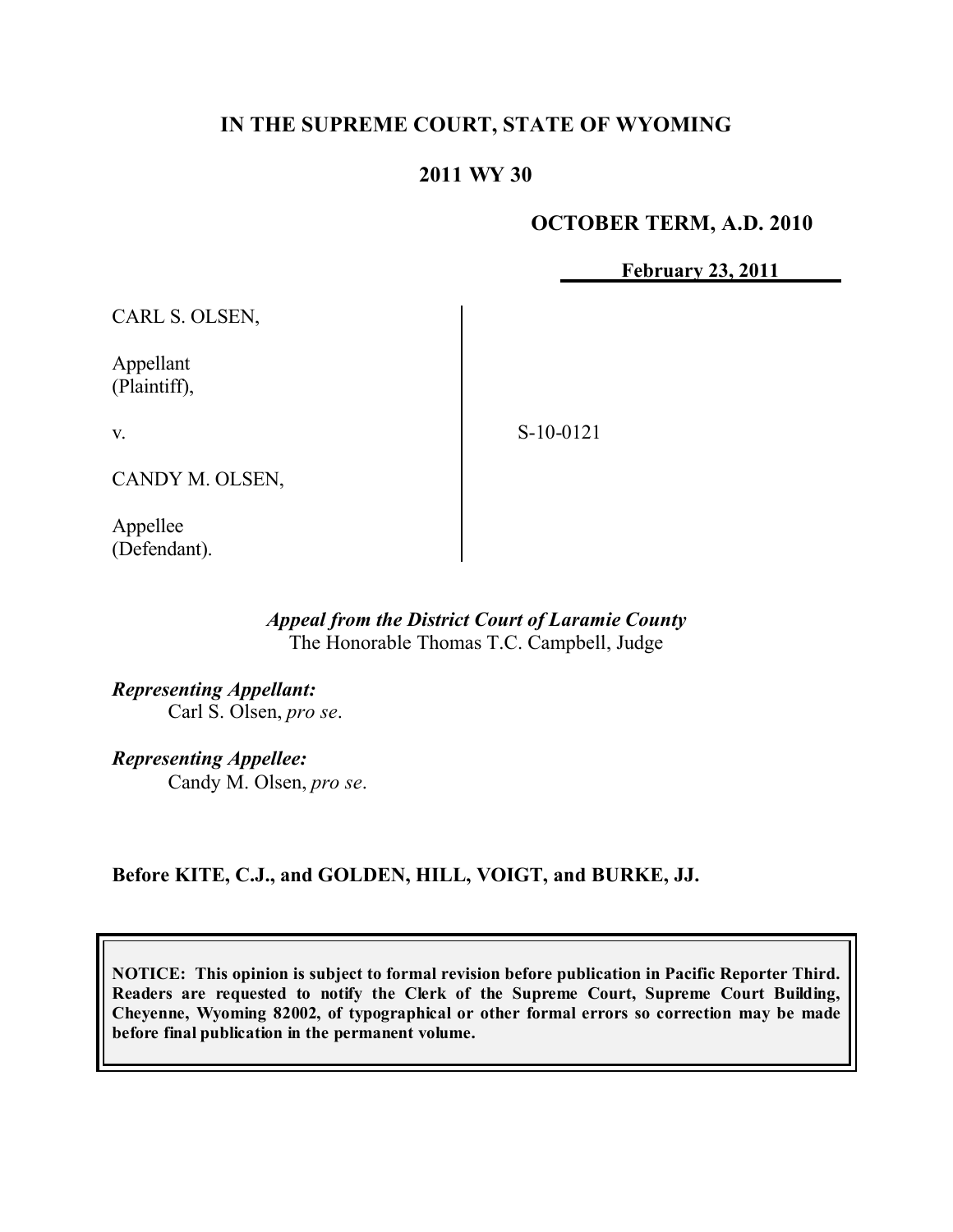# **KITE, Chief Justice.**

[¶1] In this divorce action, the district court granted custody of the parties' children to Candy M. Olsen (Wife), divided the parties' property, ordered their real property be sold to pay a debt to Wife's mother and granted a judgment in favor of Wife's mother for any deficiency remaining after the proceeds of the sale were applied to the debt. Carl S. Olsen (Husband), acting *pro se,* challenges the district court's property disposition and child custody rulings and claims the district court erred in some of its evidentiary rulings. We summarily affirm the district court's factual findings and evidentiary rulings because Husband failed to provide a sufficient record on appeal. We reverse the district court's order granting judgment for the deficiency in favor of Wife's mother because a creditor cannot participate in a divorce action.

#### **ISSUES**

[¶2] Husband presents several issues on appeal:

- 1. The court has appeared to rush to conclusions or decisions in this case based upon assumptions of which there are not sufficient facts or evidence to support.
- 2. Contrary to Wyoming law, the judge didn't recuse himself for bias.
- 3. Error of law the court allowed [a]n incomplete Financial Affidavit by one party, but complained of the other party's Financial Affidavit.
- 4. Error of law: It is contrary to law for a court to assign who will claim minor children without a waiver of release.
- 5. Error of law: It is contrary to the law to dismiss admissions and other documents merely because they were filed pro se.
- 6. Contrary to Wyoming law, the court considered improper testimony: both testimony that was not given under oath and testimony that was hearsay.
- 7. Any and all debts incurred by the Appellee, without the explicit consent and/or agreement of the Appellant, are her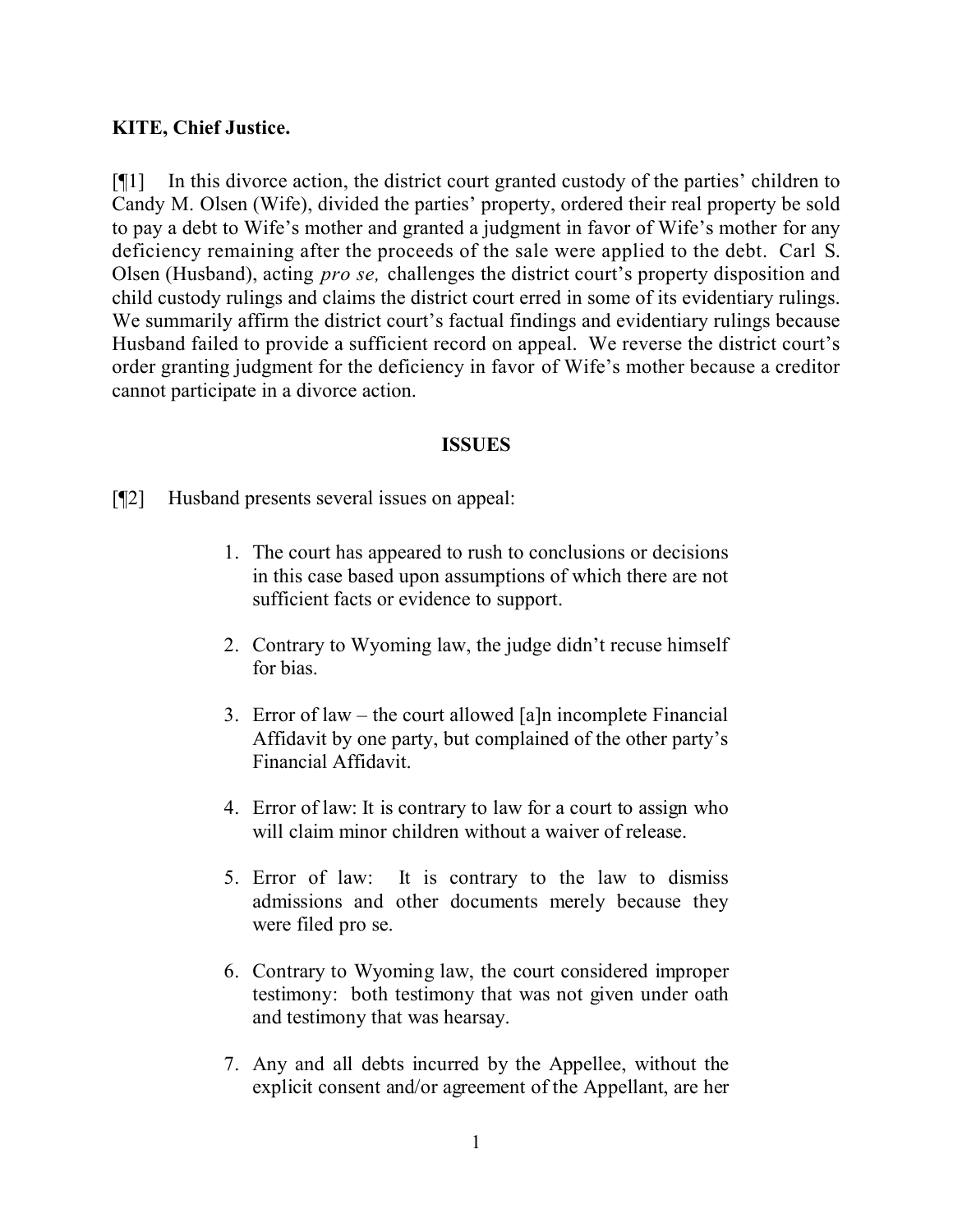liability alone and the Appellant should not be held liable for such debts, as per Wyoming Statute.

8. The court did not adequately consider the applicable factors in deciding who should have physical custody of the children.

Wife did not file a brief on appeal.

# **FACTS**

[¶3] The parties married on February 14, 2000, and three children were born into the marriage. Although the divorce complaint is not included in the record on appeal, the clerk's index indicates that it was filed by Husband on January 15, 2009. After a trial, which apparently was not reported, the district court issued a decision letter granting the divorce and awarding primary physical custody of the children to Wife.

[¶4] The decision letter also divided the assets and liabilities of the marriage. The primary asset was commercial property, from which Husband claimed he operated a construction business. The property was valued at \$132,700. The trial evidence indicated that Wife's mother, Kathy Judd, had loaned the parties \$140,000, and they still owed a balance of \$131,300 on the loan. The district court set over one half of the outstanding debt to each party and ordered the property be sold to pay the debt. The district court further ordered:

> Each party shall apply their respective proceeds from the sale of this property to the debt owed to Kathy Judd . . . . If each party does not receive sufficient funds to retire their portion of the debt in full, then Kathy Judd shall have judgment against each party for the remainder.

Husband appealed from the district court's judgment.

# **STANDARD OF REVIEW**

[¶5] The district court has broad discretion to divide marital property in a divorce. *Sanning v. Sanning,* 2010 WY 78, ¶ 8, 233 P.3d 922, 923 (Wyo. 2010); *Root v. Root,* 2003 WY 36, ¶ 8, 65 P.3d 41, 44 (Wyo. 2003). *See also,* Wyo. Stat. Ann. § 20-2-114<sup>1</sup>

 $\frac{1}{1}$  Section 20-2-114 states: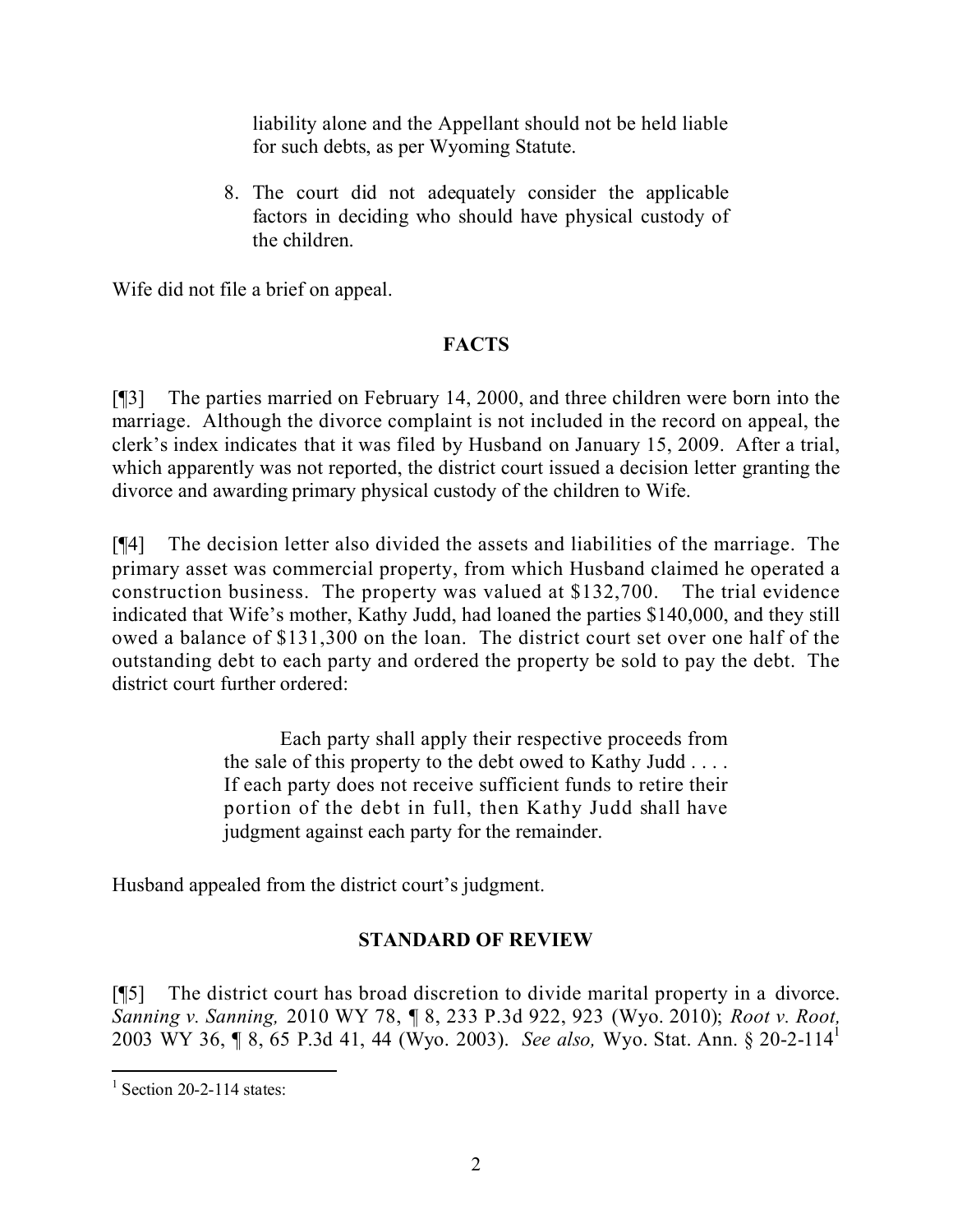(LexisNexis 2009). We review the district court's disposition of marital property using the abuse of discretion standard. *Sanning,* ¶ 8, 233 P.3d at 923. *See also*, *Sweat v. Sweat,* 2003 WY 82, ¶ 6, 72 P.3d 276, 278 (Wyo. 2003). "An abuse of discretion occurs when the property disposition shocks the conscience of this court and appears to be so unfair and inequitable that reasonable people cannot abide it." *Hall v. Hall,* 2002 WY 30, ¶ 12, 40 P.3d 1228, 1230 (Wyo. 2002).

[¶6] Child custody decisions are also committed to the sound discretion of the trial court.

> It has been our consistent principle that in custody matters, the welfare and needs of the children are to be given paramount consideration. The determination of the best interests of the child is a question for the trier of fact. We do not overturn the decision of the trial court unless we are persuaded of an abuse of discretion or the presence of a violation of some legal principle. *Resor v. Resor,* 987 P.2d 146, 148 (Wyo. 1999), quoting *Reavis v. Reavis,* 955 P.2d 428, 431 (Wyo. 1998).

*Buttle v. Buttle,* 2008 WY 135, ¶ 15, 196 P.3d 174, 178 (Wyo. 2008), quoting *Testerman v. Testerman,* 2008 WY 112, ¶ 8, 193 P.3d 1141, 1144 (Wyo. 2008).

### **DISCUSSION**

### *A. Factual and Evidentiary Rulings*

 $\overline{a}$ 

[¶7] Husband's issues one, two, three, five, six and eight, question the propriety of the district court's factual and evidentiary determinations. For example, he claims there was insufficient evidence to support the district court's factual findings that he did not adequately support his family, committed domestic violence against Wife and wrote the letter in which Wife recanted her allegation of domestic violence, and Ms. Judd loaned the couple \$140,000. He claims that by deciding in favor of Wife on many of the issues

In granting a divorce, the court shall make such disposition of the property of the parties as appears just and equitable, having regard for the respective merits of the parties and the condition in which they will be left by the divorce, the party through whom the property was acquired and the burdens imposed upon the property for the benefit of either party and children. The court may decree to either party reasonable alimony out of the estate of the other having regard for the other's ability to pay and may order so much of the other's real estate or the rents and profits thereof as is necessary be assigned and set out to either party for life, or may decree a specific sum be paid by either party.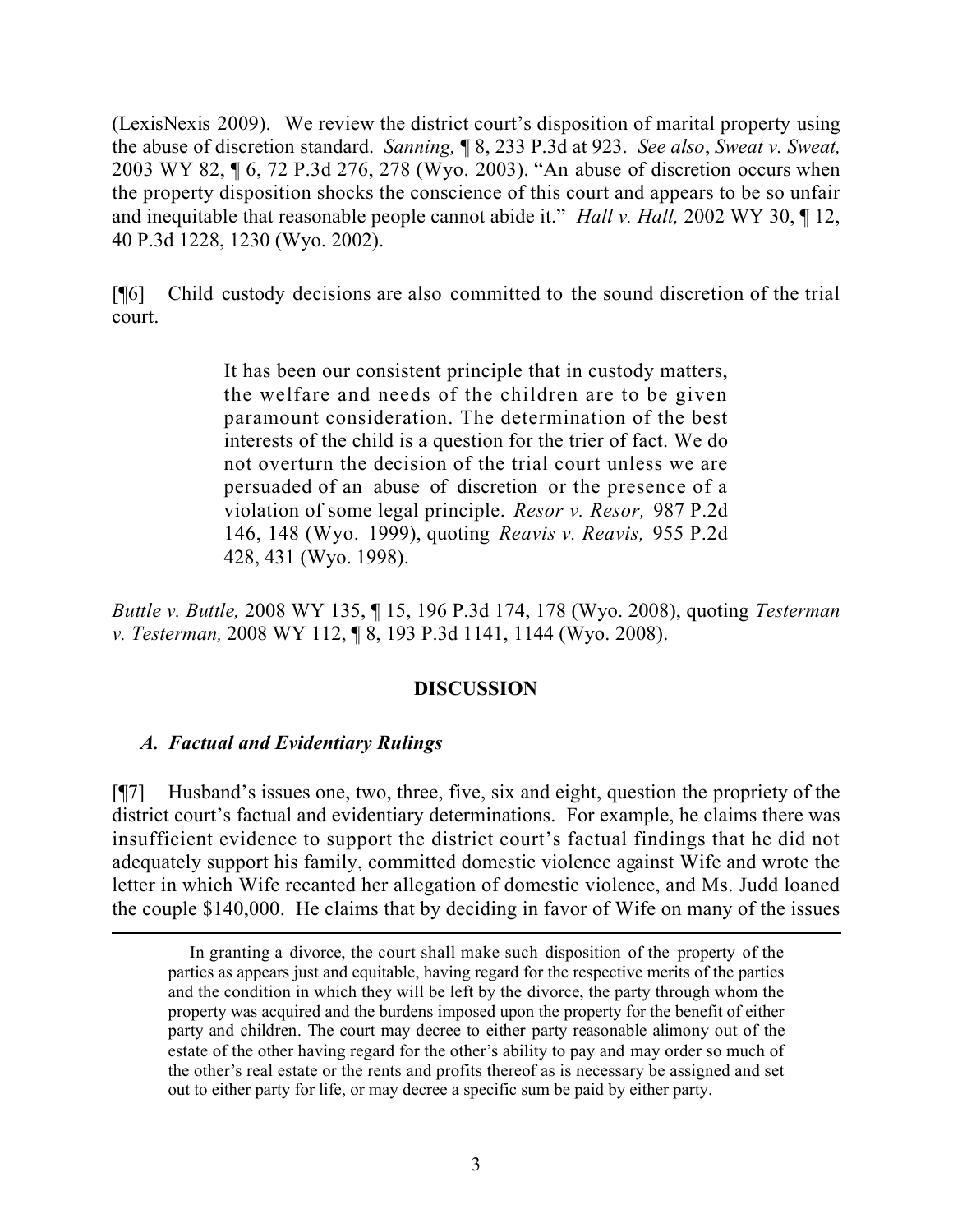in the divorce proceeding, the judge demonstrated that he was biased against Husband. Husband also argues the district court erred in allowing some of Wife's evidence to be admitted while rejecting some of his evidence.

[¶8] The problem with Husband's argument is that he did not provide a transcript of the trial or a statement of the evidence in accordance with W.R.A.P. 3.03.<sup>2</sup> "When the appellant fails to provide an adequate record on appeal, 'we must accept the district court's findings as being based upon sufficient evidence.'" *Painovich v. Painovich,* 2009 WY 116, ¶ 9, 216 P.3d 501, 504 (Wyo. 2009), quoting *Witowski v. Roosevelt,* 2009 WY 5, ¶ 37, 199 P.3d 1072, 1083 (Wyo. 2009). Our reasoning in *Schluck v. Schluck,* 2008 WY 92, 13, 189 P.3d 877, 878 (Wyo. 2008) is apt:

> We reject Husband's contention of error for the simple reason that Husband has failed to provide this Court with an adequate record to permit rational review of the district court's decision. The record presented for our review consists only of the pleadings filed by the parties, the district court's decision letter and its order. Husband has not provided a transcript of the trial, nor has he submitted a statement of the evidence pursuant to W.R.A.P. 3.03. Lacking a properly authenticated transcript, or an appropriate substitute for the transcript, the reliability of the district court's decision and the competency of the evidence upon which that decision is based must be presumed.

(citations and footnote omitted).

[¶9] Because Husband failed to provide a transcript of the trial or provide a statement of the evidence under W.R.A.P. 3.03, we accept that the district court's findings were supported by sufficient evidence and its evidentiary rulings were not erroneous. Consequently, we summarily affirm the district court's rulings on those issues.

 $\overline{a}$  $2$  Rule 3.03 states:

If no report of the evidence or proceedings at a hearing or trial was made, or if a transcript is unavailable, appellant may prepare a statement of the evidence or proceedings from the best available means including appellant's recollection. The statement shall be filed and served on appellee within 35 days of the filing of the notice of appeal. Appellee may file and serve objections or propose amendments within 15 days after service. The trial court shall, within 10 days, enter its order settling and approving the statement of evidence, which shall be included by the clerk of the trial court in the record on appeal.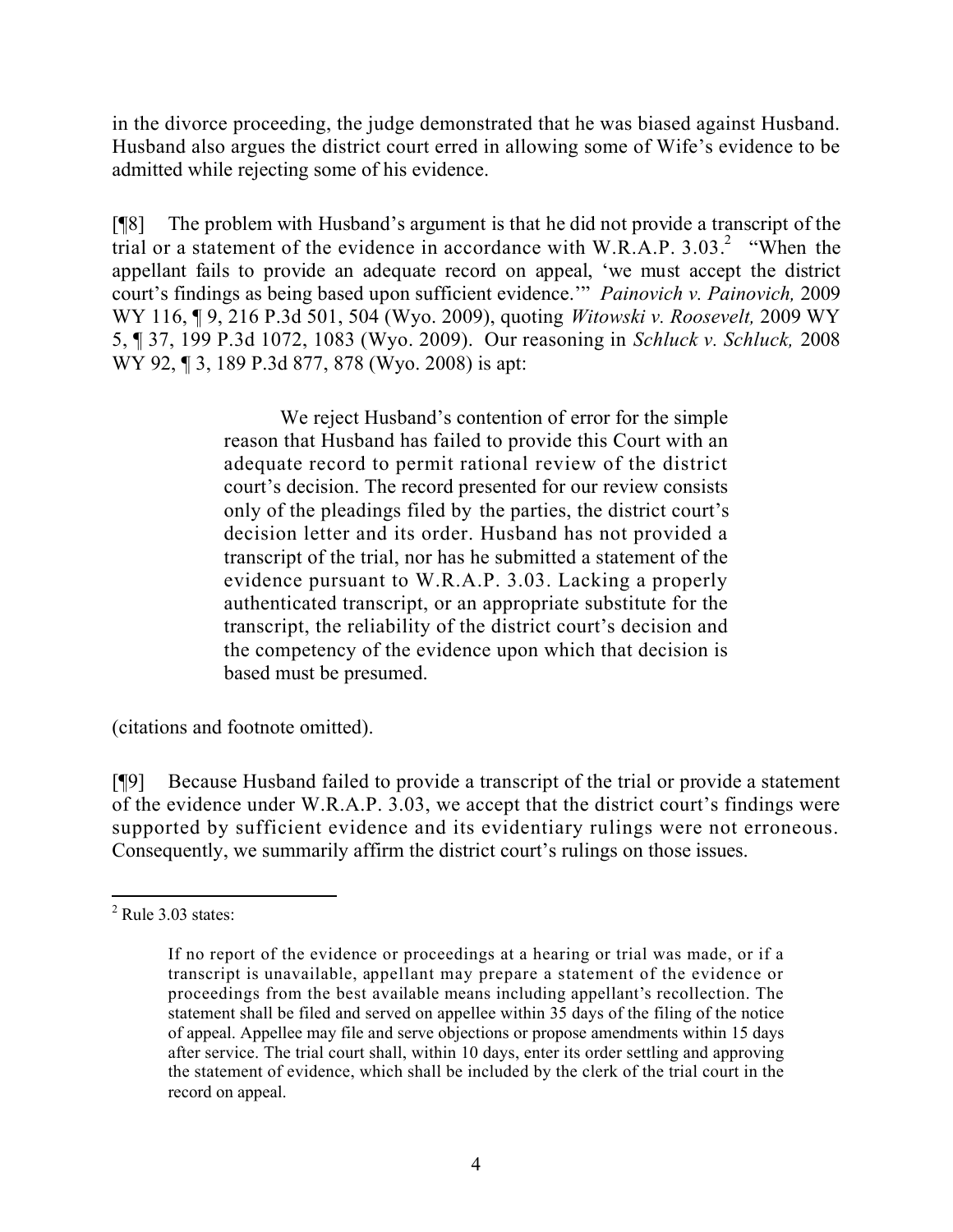## *B. Income Tax Credit*

[¶10] Husband claims the district court did not have jurisdiction to order that Wife was entitled to claim the children as dependents for income tax purposes in 2009. He argues the determination of which parent is entitled to the credit is a matter of federal law and he has not signed the appropriate release or waiver to allow Wife to claim the credit.

[¶11] In *Leseberg v. Taylor,* 2003 WY 131, ¶ 9, 78 P.3d 201, 203 (Wyo. 2003), we ruled that federal law "does not preempt Wyoming courts from allocating the dependent tax credit in the same manner they allocate other marital assets in divorce proceedings." As such, the district court was within its authority when it ruled that Wife was entitled to the credit. In order to avoid a contempt finding, Husband is required to execute the forms required by the Internal Revenue Service. *See*, *Walker v. Walker,* 925 P.2d 1305, 1307 (Wyo. 1996) (stating, in the context of an order to sell real property, a district court's order "necessarily requires the parties to execute the documents necessary" to implement the order).

# *C. Allocation of Debt and Judgment to Nonparty*

[¶12] The only remaining issue involves the district court's rulings that Ms. Judd loaned the parties \$140,000, each party was responsible for one half of the balance, the real property would be sold to pay the debt, and Ms. Judd was entitled to a judgment against each party for one half of any deficiency that remained after the proceeds of the property sale were applied to the debt.

[¶13] The district court has the authority and responsibility to dispose of the parties' assets and liabilities. *See*, § 20-2-114; *Hoffman v. Hoffman,* 2004 WY 68, ¶ 12, 91 P.3d 922, 925 (Wyo. 2004). As part of that task, the district court can order sale of the real property to facilitate the division of assets and payment of debt. *Parsons v. Parsons,*  2001 WY 62, ¶¶ 10-12, 27 P.3d 270, 272-73 (Wyo. 2001); *Walker,* 925 P.2d at 1307. Because there is an inadequate record on appeal, there is no basis for us to review the district court's rulings that the parties owed a debt to Ms. Judd, the parties are each responsible for one half of the debt, and the property should be sold to pay the debt.

[¶14] The district court's ruling that Ms. Judd was entitled to a judgment against each party for any deficiency remaining after the proceeds of the sale are applied to the debt is another matter. The district court granted a judgment to a nonparty in this action. In *Nielson v. Thompson,* 982 P.2d 709 (Wyo. 1999), we considered whether a judgment creditor was entitled to intervene in the parties' divorce action. We stated: